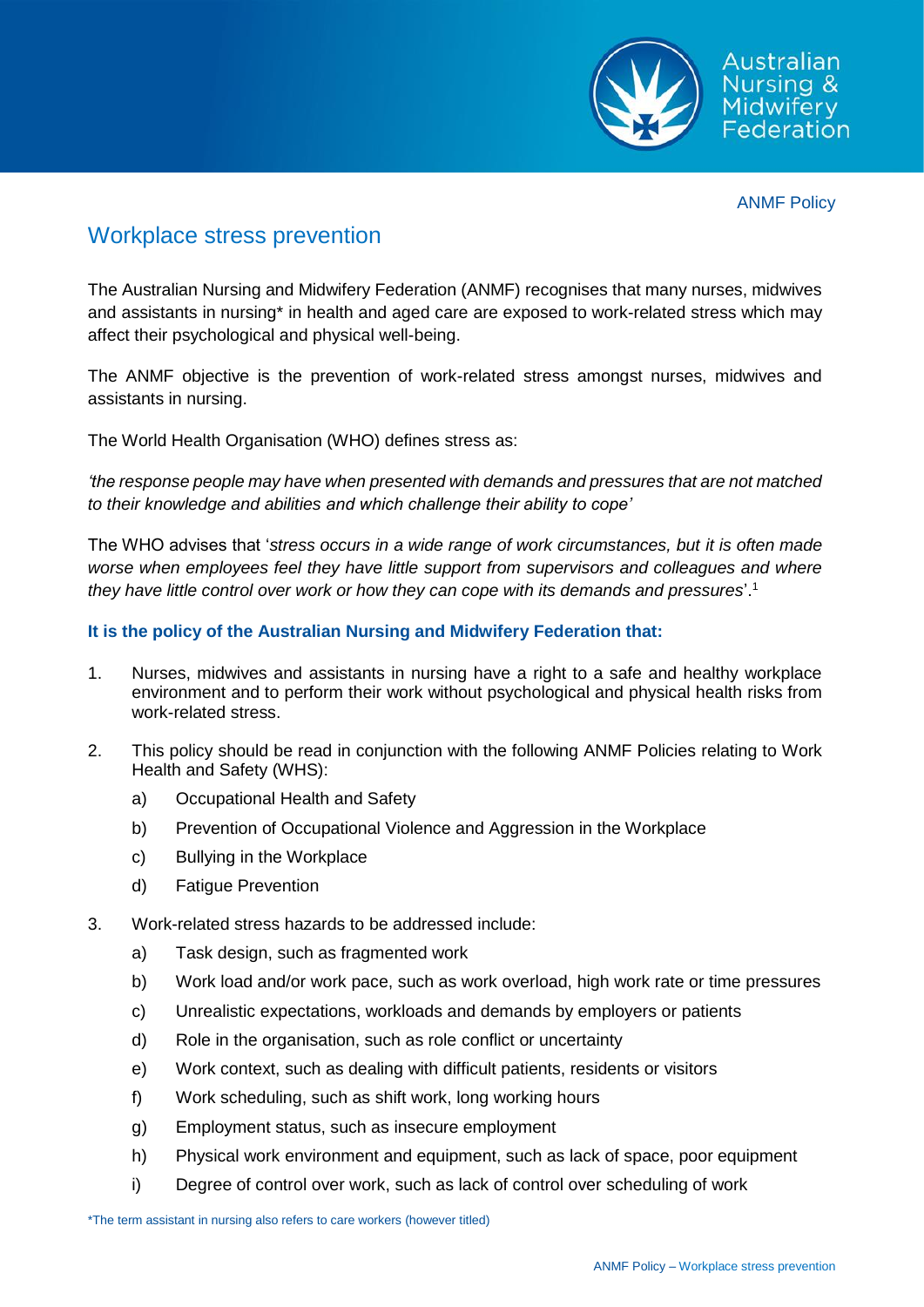

- j) Organisational function and culture, such as poor management of organisational change, poor or ineffective communication within the workplace
- k) Lack of consultation and involvement in making decisions that affect the worker and lack of influence over the way the job is done
- l) Management of work, such as poor leadership, inadequate instruction and training
- m) Relationships at work, such as bullying, interpersonal conflict, lack of support from management or colleagues
- n) Workplace violence
- o) Fatigue
- p) Culturally inappropriate workplace policies and practices, such as lack of recognition of cultural differences in policies.
- q) Issues related to scope of practice
- 4. The ANMF expects employers of nurses, midwives and assistants in nursing to meet their obligations under WHS law to eliminate work-related stress risks where possible and to minimise the risks where elimination is not possible, including through:
	- a) Provision of systems of work, including clinical protocols and adequate staffing and skills mix, that are, so far as is reasonably practicable, safe and without risks to health caused by stress
	- b) Provision of job design that minimises the risks of alienation, repetitive and mechanistic work
	- c) Design and maintenance, so far as is reasonably practicable, of workplaces in a condition that is safe and without risks to health caused by stress
	- d) Provision to employees of information, instruction, training and supervision to enable work to be performed in a way that is safe and without risks to health caused by stress.
- 5. The ANMF considers that employers should prevent work-related stress through:
	- a) Implementation of risk management to identity, assess and control work-related stress hazards and risks
	- b) Integration of stress prevention into all aspects of the workplace and systems, including organisation planning and procedures, WHS representation, consultation and issue resolution
	- c) Endorsement of a management policy commitment to prevent work related stress
	- d) Communication to raise understanding and involvement in stress prevention in facilities
	- e) Action plans which outline management responsibilities, timelines and resource allocation for stress prevention action
	- f) Ensuring managers and supervisors have knowledge and skills in work-related stress prevention
	- g) Encouraging staff to raise potential stress-related risks, and acting on reports
	- h) Employing mechanisms to assist in building resilience in the workforce, including provision of Employee Assistance Programs, debriefing opportunities and promoting self-care strategies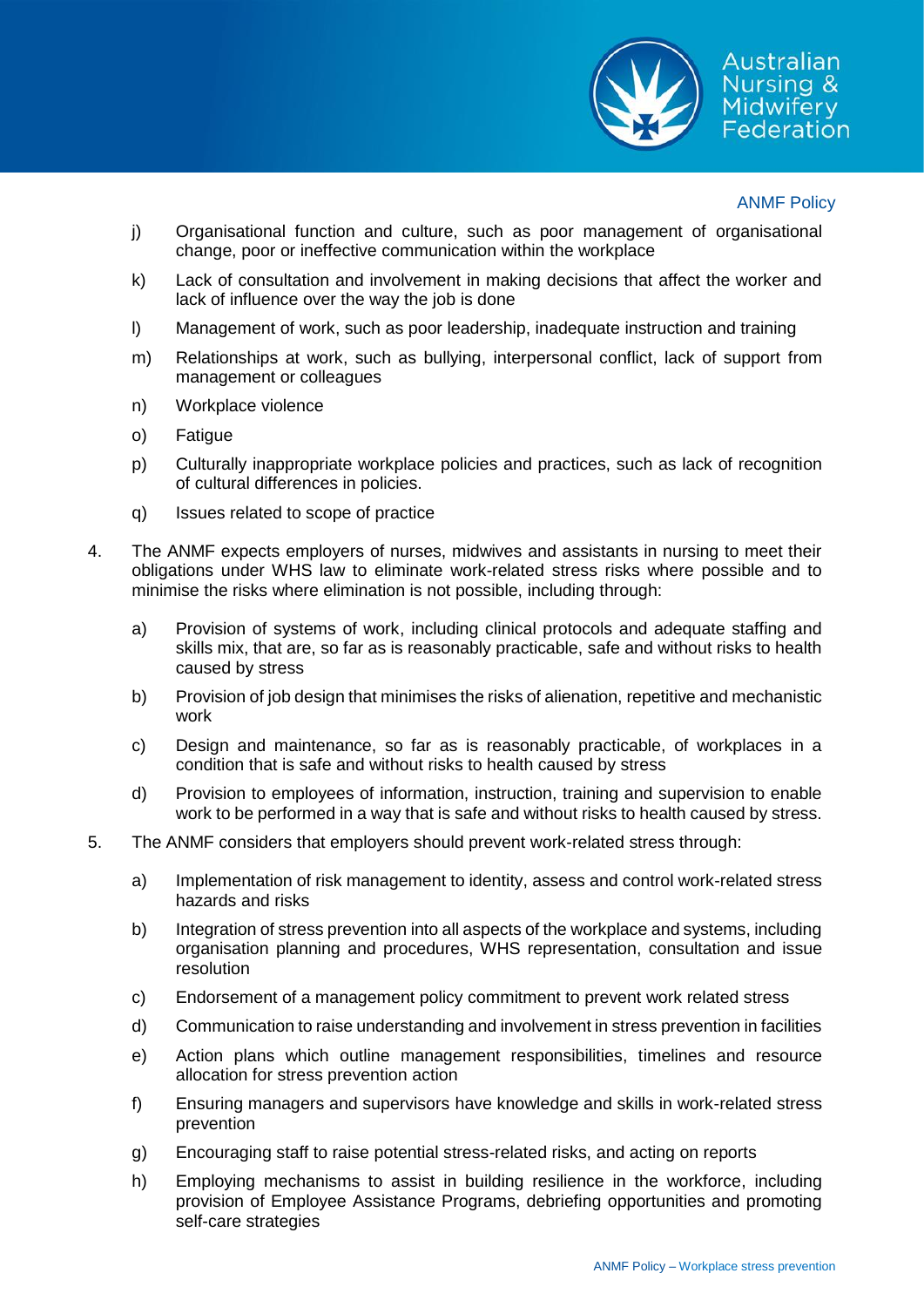

- i) Employing staffing numbers and skill mix appropriate to the work requirements and workload.
- 6. The ANMF will assist to address work-related stress hazards through our work health and safety and industrial activities.
- 7. The ANMF assists Health and Safety Representatives (HSRs) and WHS committee members in undertaking their role in prevention of work-related stress by supporting:
	- a) Consultation with and representation of workers
	- b) Facility Health and Safety Committees (HSCs) which formulate, review and disseminate plans for prevention of work-caused stress
	- c) WHS issue resolution procedures
	- d) The issuing of a Provisional Improvement Notice (PIN) or a request for an WHS inspector to attend the workplace if the employer has not acted, after consultation with HSRs, to resolve the stress issue.
- 8. The ANMF will encourage WHS Regulators to take action for the prevention of work-related stress by :
	- a) Development and promotion of guidance material across the public and private sectors
	- b) Data collection on the extent and causes of stress
	- c) Skills and guidance in stress prevention for inspectors and investigators
	- d) Targeted visits to workplaces by inspectors
	- e) Inclusion of prevention of stress in business plans for health and aged care
	- f) Development and implementation of codes and guidance on stress prevention under the national WHS system
	- g) Enforcement of WHS legislation, including strategic prosecutions.
- 9. The ANMF addresses the causes of work-related stress, where possible, in enterprise agreements.
- 10. The ANMF encourages workplace delegates to work with HSRs on the prevention of workrelated stress.
- 11. The ANMF supports involvement of members in the prevention of work-related stress through encouraging:
	- a) The reporting work-related stress issues to HSRs and management
	- b) Their engagement in consultation with HSRs on stress prevention measures
	- c) Them to recognise the physical manifestation of stress.
- 12. The ANMF will include work-related stress prevention measures in our information, education and training for HSRs, workplace delegates and other members.
- 13. The ANMF commits to supporting the prevention of stress amongst nurses, midwives and assistants in nursing and increasing the capability of Organisers, WHS Officers, Health and Safety Representatives, workplace delegates, and other members to prevent work-related stress through advocacy, education and support.